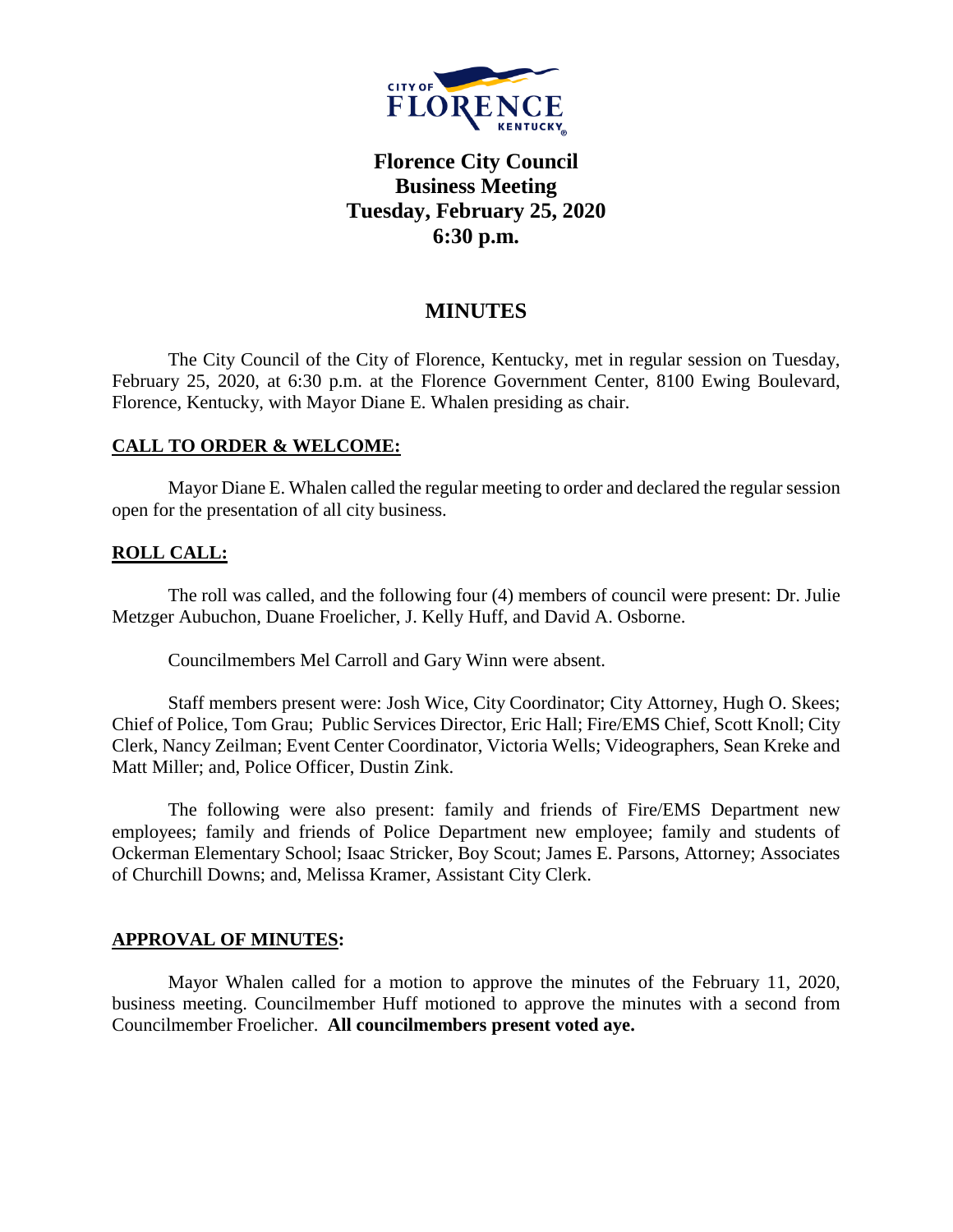Florence City Council Minutes: Tuesday, February 25, 2020

#### **OATH OF OFFICE**

Scott Knoll, Fire/EMS Chief, introduced the newest members of the Florence Fire/EMS Department, Brandon Kannady, Firefighter/EMT; Wallace LeMaster, Firefighter/Paramedic; Timothy Mitchell, Firefighter/EMT; Matthew Presnell, Firefighter/EMT; and Joshua Tucker, Firefighter/EMT; and all were administered the oath of office by Mayor Whalen. Mayer Whalen welcomed them to the City of Florence Fire/EMS Department.

Captain Tom Grau introduced Jacob Sander as the newest member of the Florence Police Department. Mayor Whalen administered the oath of office to Mr. Sander and welcomed him to the City of Florence Police Department.

#### **PRESENTATION:**

Students representing Ockerman Elementary presented their "Club Days, The Leader in Me Program". Each student explained the numerous clubs available to the student and why they enjoyed the clubs they were in. Mayor Whalen thanked the group for their presentation and wished the students good luck.

#### **EXECUTIVE SESSION:**

Mayor Whalen called for a motion to go into Executive Session pursuant to KRS 61.810 (1)(b) acquisition/sale of real property - where publicity would be likely to affect the value of property to be acquired for public use or to be sold by the city and KRS 61.810 (1)(g) discussions between the city and representatives of a business entity – where open discussions would jeopardize the siting, retention, expansion, or upgrading of the business. Mayor Whalen advised discussion during the closed session may or may not result in an item being added to the meeting agenda for action. Councilmember Huff so moved with a second from Councilmember Aubuchon and **all councilmembers present voted aye, the time being 6:54 p.m.** 

Mayor Whalen called for a motion to come back into session after the Executive Session. Councilmember Aubuchon so moved, with a second from Councilmember Froelicher and **all councilmembers present voted aye, the time being 7:31 p.m.**

#### **SECOND READING OF ORDINANCE O-2-20:**

An Ordinance adopting and approving a change in a Concept Development Plan in a Commercial Two/Planned Development (C-2/PD) zone and Office One/Planned Development (O-1/PD) zone for 0.97 acre lot located on the south side of US 42, to the immediate west of the property at 8741 US 42 and immediate east of the property at 8755 US 42, Florence, Kentucky, to allow a multi-tenant commercial building. (Ken Butler/Jimmy Johns)

Mayor Whalen called for a motion to approve the second reading of Ordinance O-2-20. Councilmember Huff motioned to approve, with a second from Councilmember Aubuchon. **All councilmembers present voted aye.**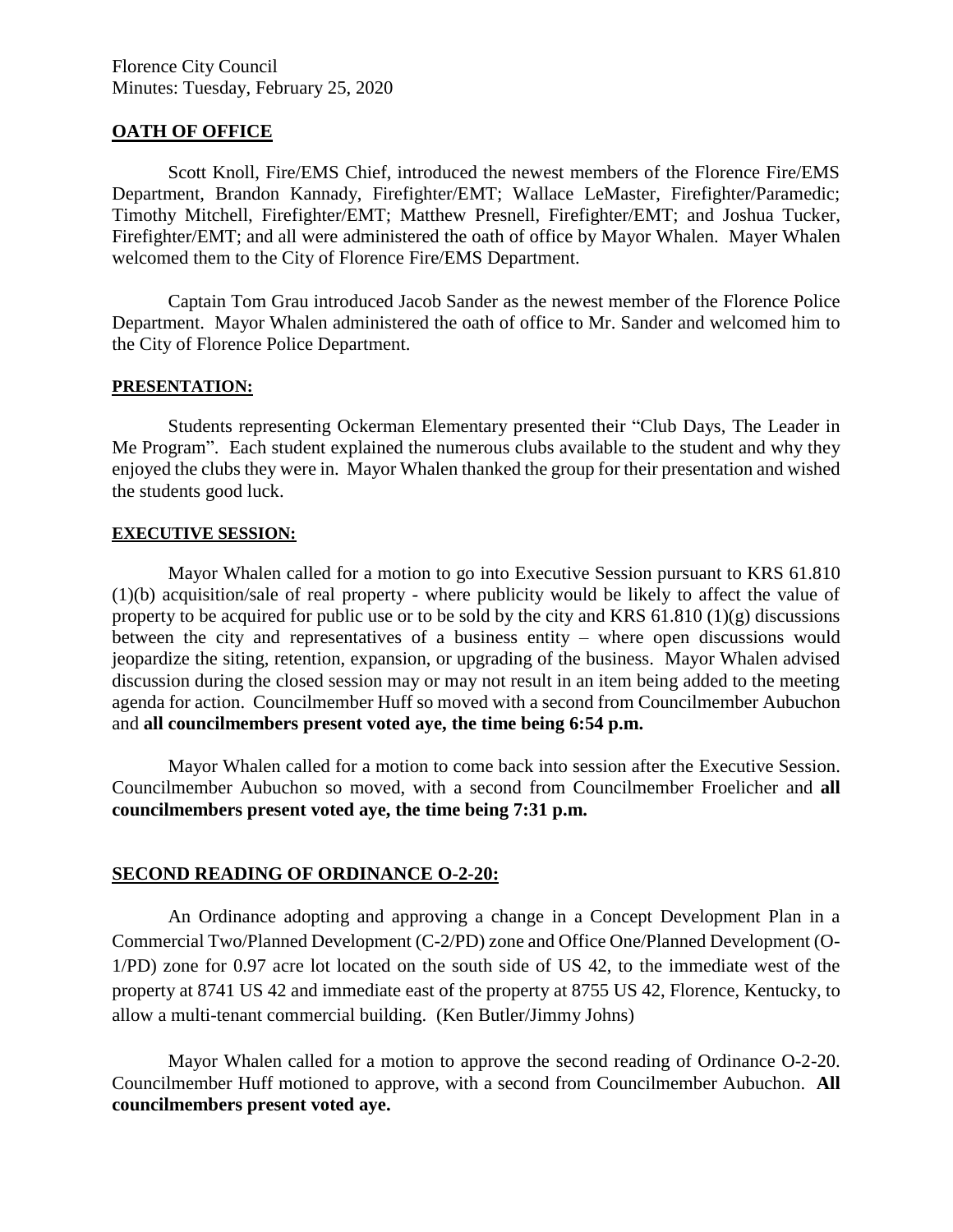### **SECOND READING OF ORDINANCE O-3-20:**

An Ordinance adopting and approving a change in a Concept Development Plan in an Industrial One/Planned Development/Houston Donaldson study corridor overlay (I-1/PD/HDO) zone for an approximate 2.8 acre site located at 5 Spiral drive, Florence Kentucky, to allow modifications, sales, and service of vehicles and equipment for the mobility challenged. (Mobility Works)

Mayor Whalen called for a motion to approve the second reading of Ordinance O-3-20. Councilmember Osborne motioned to approve, with a second from Councilmember Froelicher. **All councilmembers present voted aye.** 

## **SECOND READING OF ORDINANCE O-4-20:**

An Ordinance providing for a credit of occupational license fees for new employees as part of an economic development project by Leancor, LLC, under the Kentucky Business Investment Program.

Mayor Whalen called for a motion to approve the second reading of Ordinance O-4-20. Councilmember Aubuchon motioned to approve, with a second from Councilmember Huff. **All councilmembers present voted aye.** 

### **RESOLUTION NO. R-02-20:**

A Resolution in support of House Bill 484 calling upon the General Assembly and legislators representing the community to pass the measure to reorganize the Kentucky Retirement Systems and create an independent County Employee Retirement System Board of Trustees.

Mayor Whalen called for a motion to approve Resolution R-02-20. Councilmember Aubuchon motioned to approve, with a second from Councilmember Froelicher. **All councilmembers present voted aye.** 

# **MAYOR'S REPORT:**

- The Florence Aquatic Center Membership can be purchased at a 15% discount through April 30, 2020. More information is available at [florence-ky.gov.](http://www.florence-ky.gov/)
- Linking Together Youth Mental Health Summit will be held on February 28, 2020 and February 29, 2020 at the Florence Baptist Church. Register online at tinyurl.com/linkingtogether3rd.
- The 2020 Census Team is currently hiring. Wages are \$18.50 per hour in Boone County. Apply online at [www.2020census.gov/jobs](http://www.2020census.gov/jobs)
- The Citizens Police Academy begins on March 11, 2020. The class will be held every Wednesday for eight weeks from 6:30 p.m.–9:30 p.m. Applications are available online and must be submitted by March 2, 2020.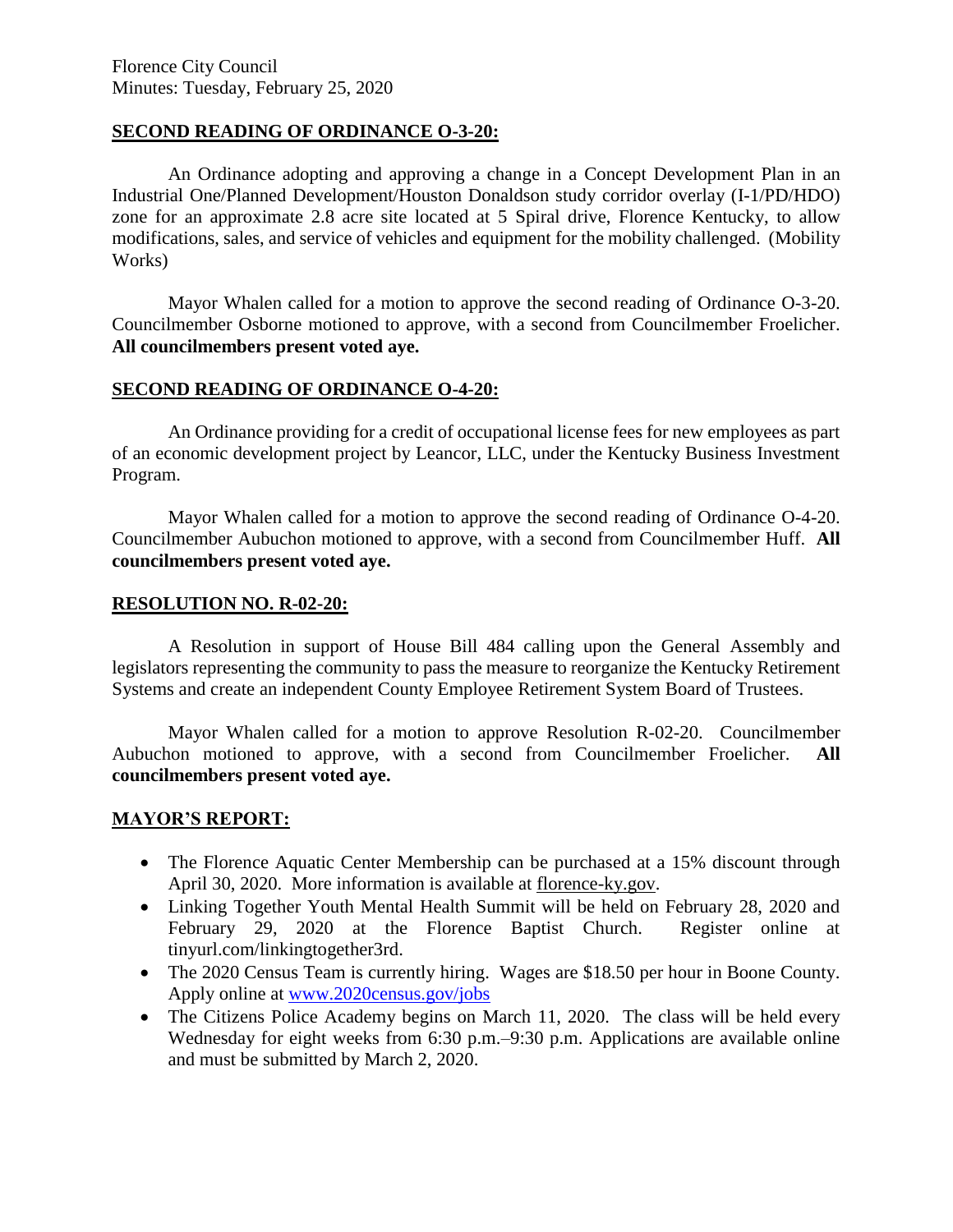- Florence Community Band will present its American Faces Concert on Monday, March 9, 2020 at 7:00 p.m. The concert will be held in the lower level of the Florence Government Center.
- Youth in Government will begin in March. The students will be educated on the duties of each department and how it fits into the infrastructure of the City. Youth in Government Night will be held on Tuesday evening, March 10, 2020, 5:00 p.m. – 6:30 p.m. and is open to students of all ages that may not have the opportunity to visit during the week.

## **RESOLUTION NO. R-01-20:**

A Resolution of the City Council of the City of Florence, Kentucky (the "City"), authorizing the execution of a Memorandum of Agreement, and an agreement in lieu of taxes attached thereto between the City and Turfway Park, LLC relating to the acquisition, construction, equipping and installation of a recreational project for a state-of-the-art live and historical thoroughbred racing facility, along with related amenities (the "Project"), agreeing to undertake the issuance of industrial building revenue bonds at the appropriate time to pay the costs of acquiring, constructing, equipping, and installing said project and facilities; and taking other preliminary action.

Mayor Whalen called for a motion to place Resolution No. R-01-20 on the agenda. Councilmember Osborne motioned to place the Resolution on the agenda, with a second from Councilmember Aubuchon. **All councilmembers present voted aye.** 

Mayor Whalen called for a motion to approve Resolution R-01-20. Councilmember Aubuchon motioned to approve, with a second from Councilmember Osborne. Mayor Whalen opened the floor for discussion and introduced James Parsons, an attorney representing Churchill Downs. Mr. Parsons explained the process and the resolution of the intent to initiate bonds.

Following discussion, Councilmember Froelicher moved to table the pending motion until the next council meeting. No second was received.

Mayor Whalen called for a roll call vote on the original motion to approve Resolution R-01-20. Councilmember Huff, yes; Councilmember Aubuchon, yes; Councilmember Froelicher, no; Councilmember Osborne, yes. **Yes-3, No-1, R-01-20 approved.**

### **RECOGNITION:**

Mayor Whalen asked if any of the following desired recognition:

Josh Wice, City Coordinator, brought attention to council a memo regarding the March 17, 2020 council meeting.